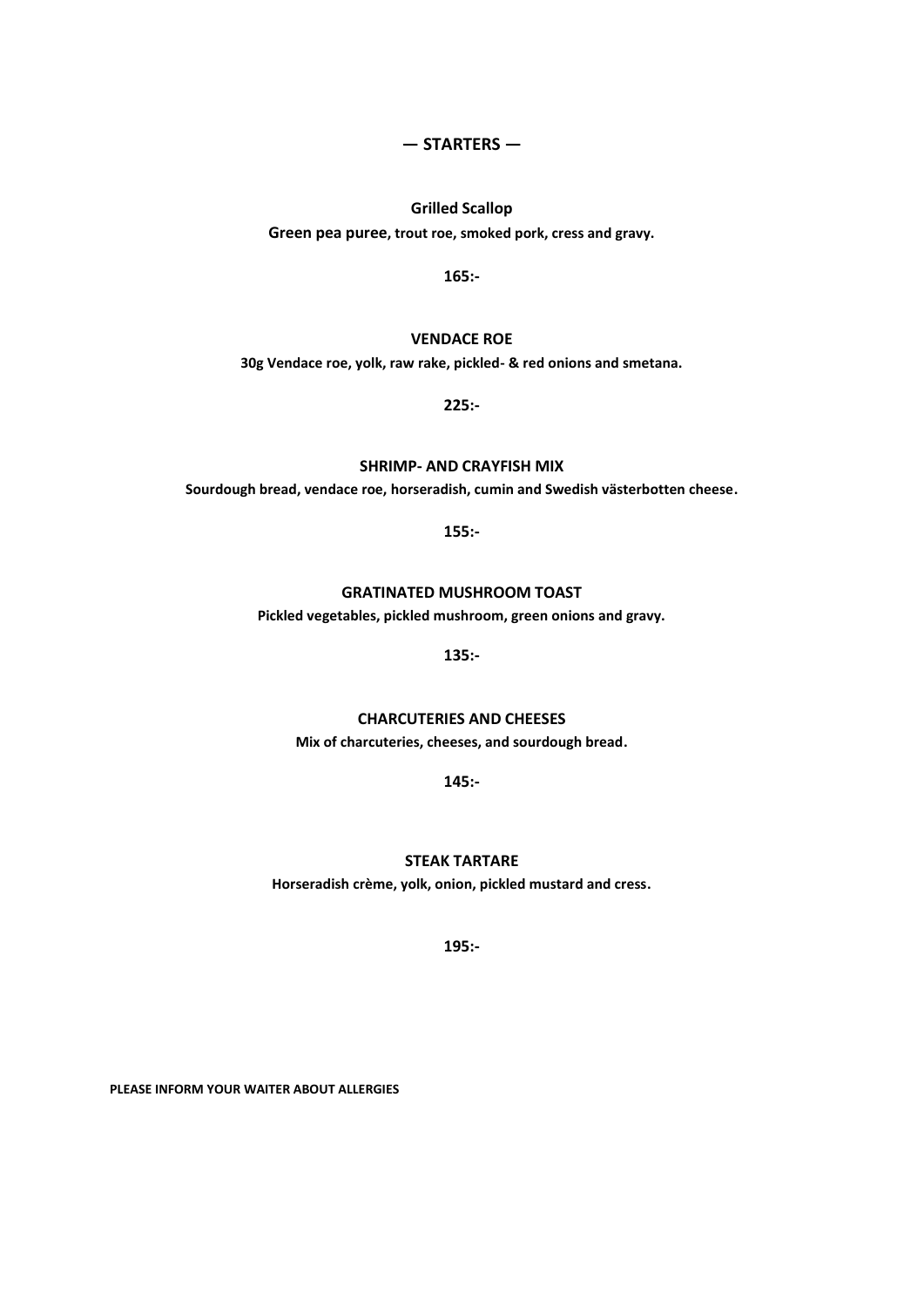#### **— MAIN COURSES —**

## **CHAR**

**Cold trout roe sauce, pickled vegetables, dill with pommes frites.**

**345:-**

#### **GRILLED HALIBUT**

**Horseradish, beetroot, caper, spinach, browned butter with potato puree.** 

**385:-**

**COD**

**Lobster sauce, spinach, root vegetables julienne, crayfish with potato puree.** 

**385:-**

#### **CORN CHICKEN**

**Red wine gravy, asparagus, spinach, parmesan with asparagus risotto.**

**295:-**

## **TOP SIDE OF LAMB**

**Red wine gravy, green puy lentils, baked tomato and zucchini- and feta cheese cake..**

**375:-**

### **SWEDISH SIRLOIN / FILLET OF BEEF**

**Sauteed onion crème, long pepper gravy, baked tomato with pommes frites.**

**355:- / 435:-**

### **VILA WIENERSCHNITZEL**

**Anchovy- & caper butter, red wine gravy, lemon with pommes frites**

**315:-**

### **BAKED CABBAGE**

**Green pea puree, baked tomato with asparagus risotto.**

**255:-**

**PLEASE INFORM YOUR WAITER ABOUT ALLERGIES**